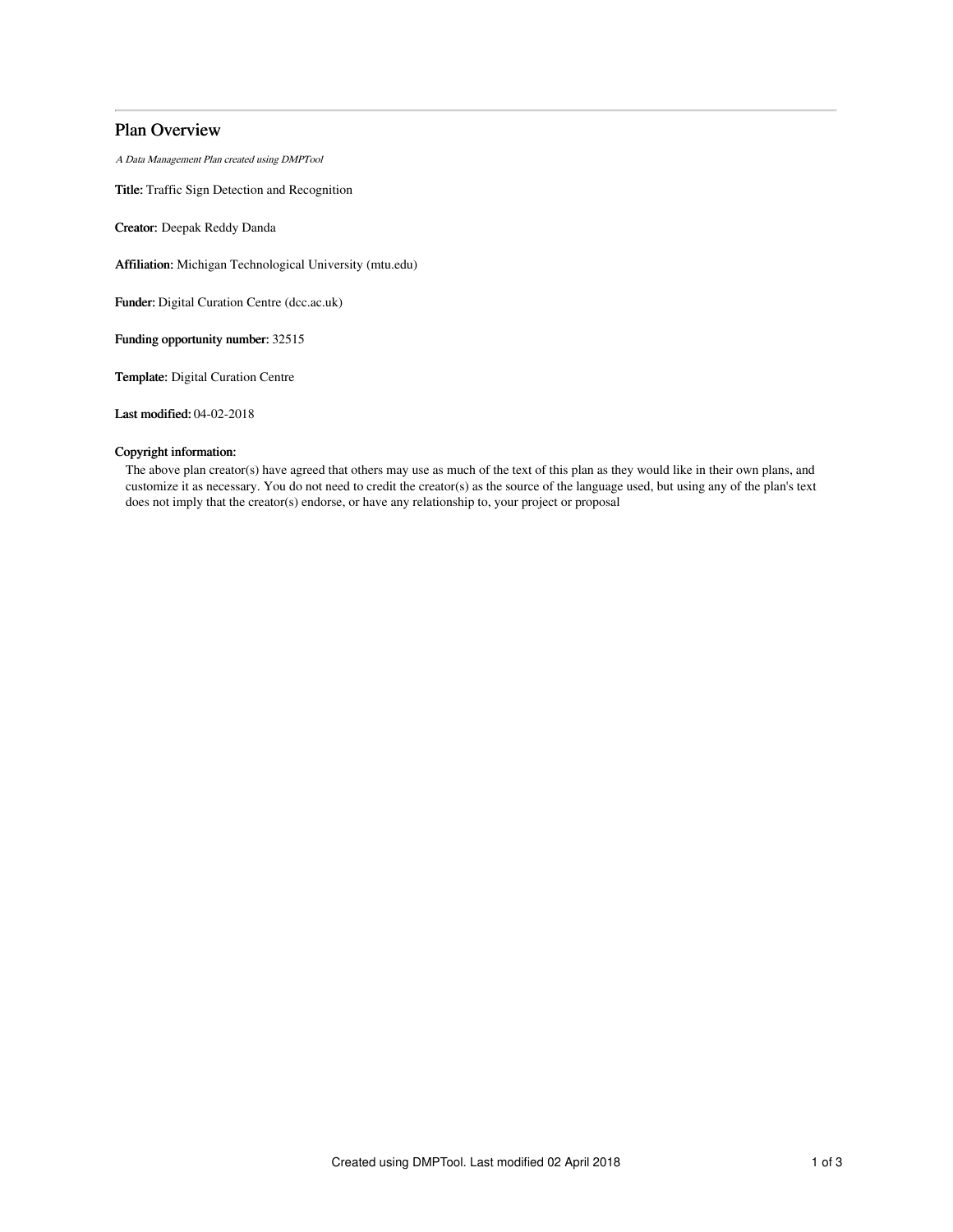# Traffic Sign Detection and Recognition

## Data Collection

What data will you collect or create? German Traffic Sign Recognition Benchmark, German Traffic sign Detection Benchmark

### How will the data be collected or created?

From this online resourse: <http://benchmark.ini.rub.de/?section=home&subsection=news>

### Documentation and Metadata

What documentation and metadata will accompany the data? Readme files in the folders which give information about the data (images).

## Ethics and Legal Compliance

## How will you manage any ethical issues?

The data is available for public use and citing the respective individuals and website would be sufficient.

## How will you manage copyright and Intellectual Property Rights (IP/IPR) issues? The data is owned by institut for neuroinformatik <https://www.ini.rub.de/>

## Storage and Backup

# How will the data be stored and backed up during the research?

The data would be stored on personal PC or library computer with personal account.

## How will you manage access and security?

The computer is always password protected and allows login access for the owner only.

## Selection and Preservation

## Which data are of long-term value and should be retained, shared, and/or preserved?

The data which stores the information about the program and particular parameters of the models developed must be retained. The program code files also need to be saved for future purposes.

## What is the long-term preservation plan for the dataset?

Using Revision control system tools such as GitHub

## Data Sharing

#### How will you share the data?

Through my Github repository. I would post the project link on my linkedin profile for users to visit the link. The data will be available as soon as the project is completed. The data would be avialable for public use unless some part of code is decided to retain by author.

#### Are any restrictions on data sharing required?

None

### Responsibilities and Resources

## Who will be responsible for data management?

Creators and authors of the project.